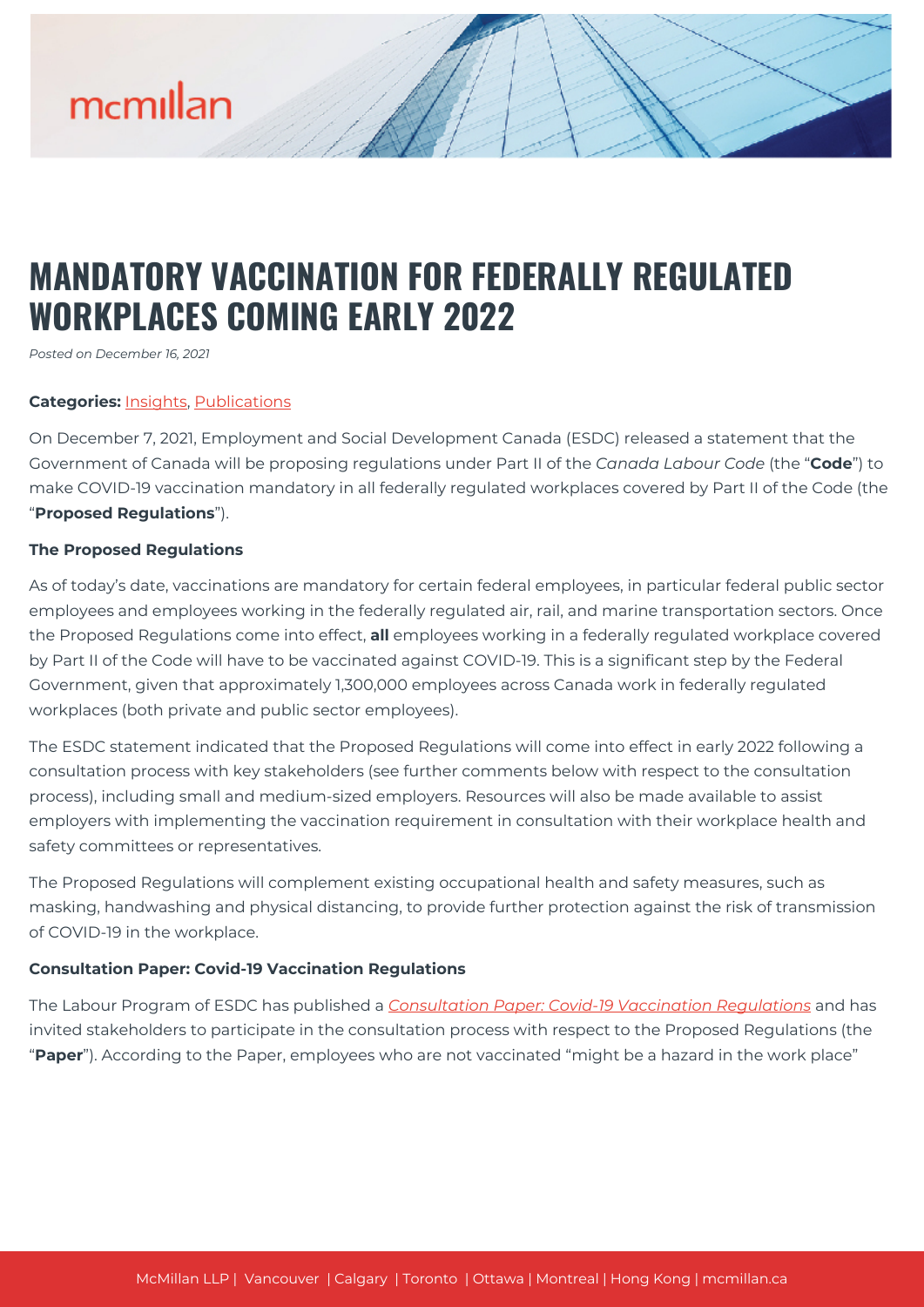# mcmillan

from a health and safety perspective. The Paper also notes a risk of increased transmission as employees start to gradually return to work.

## *Employer responsibilities under the Proposed Regulations*

The Paper outlines the following anticipated employer responsibilities under the Proposed Regulations:

- Ensure employers obtain an attestation of vaccination or proof of vaccination from all employees;
- Employers should not ask employees who can't get vaccinated due to legitimate human rights reasons to swear an attestation or provide proof of vaccination;
- In consultation with the policy committee, or if there is no policy committee, with the work place committee or the health and safety representative, conduct a work place assessment to identify whether any additional measures are necessary to prevent the transmission of COVID-19 in the work place before an exempted employee attends a work place controlled by the employer;
- When necessary, take additional measures to prevent the transmission of COVID-19 in the work place before an exempted employee attends a work place controlled by the employer;
- In consultation with the policy committee, or if there is no policy committee, with the work place committee or the health and safety representative, identify the limited circumstances when employees who are not required to attend the workplace are excluded from having to provide an attestation of vaccination or proof of vaccination; and,
- Keep a record of:
	- The COVID-19 vaccination status of employees, including the attestations of vaccination or proofs of vaccination; and,
	- o The completed work place assessments and any preventive measures taken.

The Paper also indicates that amendments will be made to the *Administrative Monetary Penalties (Canada Labour Code) Regulations* under Part IV of the Code to ensure the Proposed Regulations are enforceable.

### *Key questions for discussion during consultation process*

The Paper also lists the below key questions that will be considered during the consultation process.

- "Will the proposed Regulations help employers respond to the COVID-19 pandemic?
- Based on our summary of the Regulations, what feedback do you have?
- Following the publication of the Regulations, how long do you think it will take employers to ensure their employees are fully vaccinated against COVID-19?
- How do you anticipate employers supporting employees unable to become fully vaccinated for reasons protected under the Canadian Human Rights Act?